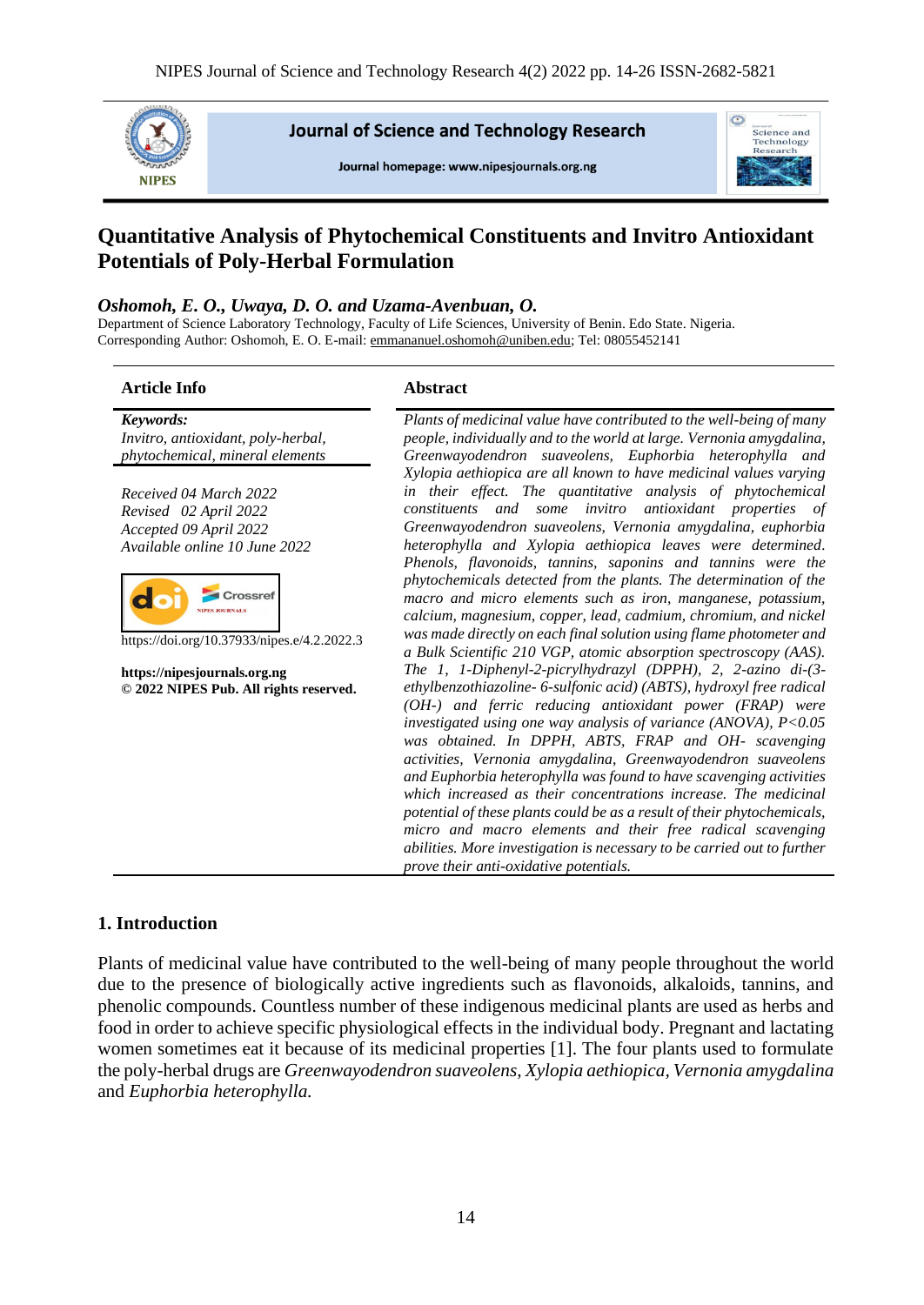

*Greenwayodendron suaveolens* is a species of plant in the genus *Greenwayodendron*, and a member of the Annonacea family. It is a monophyletic tree genus from tropical Africa. It is widely distributed in Western and Central Africa from Ivory Coast to Angola [2]. It is deciduous, medium sized to fairly large tree up to 35-45 meters tall, has bole branches for up to 25 m, straight, cylindrical and sometimes grooved at the base [3].

The plant is either used alone mix with other plants for the treatment of numerous diseases, which include parasitic diseases like uncomplicated malaria and Helminthiasis [4]. Generally, this plant is either used as a water extract or as an enema for back pain, sexual weakness, malaria, headaches, loss of appetite, snake pain, pelvic pain, hepatitis, insanity, rheumatism, epilepsy, constipation, abdominal pain, pain gear and many more. [5]. Despite its bitter taste, the leaves are sometimes eaten by several species of monkeys, as reported by some Nkundo hunters. In some areas in the Central African Republic and in Cameroon, the leaves of this tree, also named "ancient tobacco" or "forest tobacco", are used and evaluated as cigarettes [6].

*Xylopia aethiopica* belongs to the kingdom Plantae, Division Tracheophyta (vascular plant), Class Magnoliopsida, Family Annonaceae and Genus Xylopia. It is fragrant tree with a height of more than 20 m and a diameter of 60 to 75 cm. The fruit is cylindrical pods which are attached with a width of 2 to 3 mm. It is indigenous to the lowland rainforest and moist fringe forests in the savanna zones of Africa. Its common names are Ethiopian pepper, negro-pepper and spice tree [7].

*Xylopia aethiopica* a plant of the Tropical Africa, in forest areas and particularly in rivers and in arid regions [8].

A number of investigations have established the anti-inflammatory and antipyretic properties of this herb. The seeds of *Xylopia aethiopica* are known for their many medicinal characteritics. In Africa, it is used as a spice and local medicine to treat diarrhea, colic, snake disease, cardiovascular disease, and diabetes; and in southern Nigeria for the treatment of infections transmitted sexually [9]. In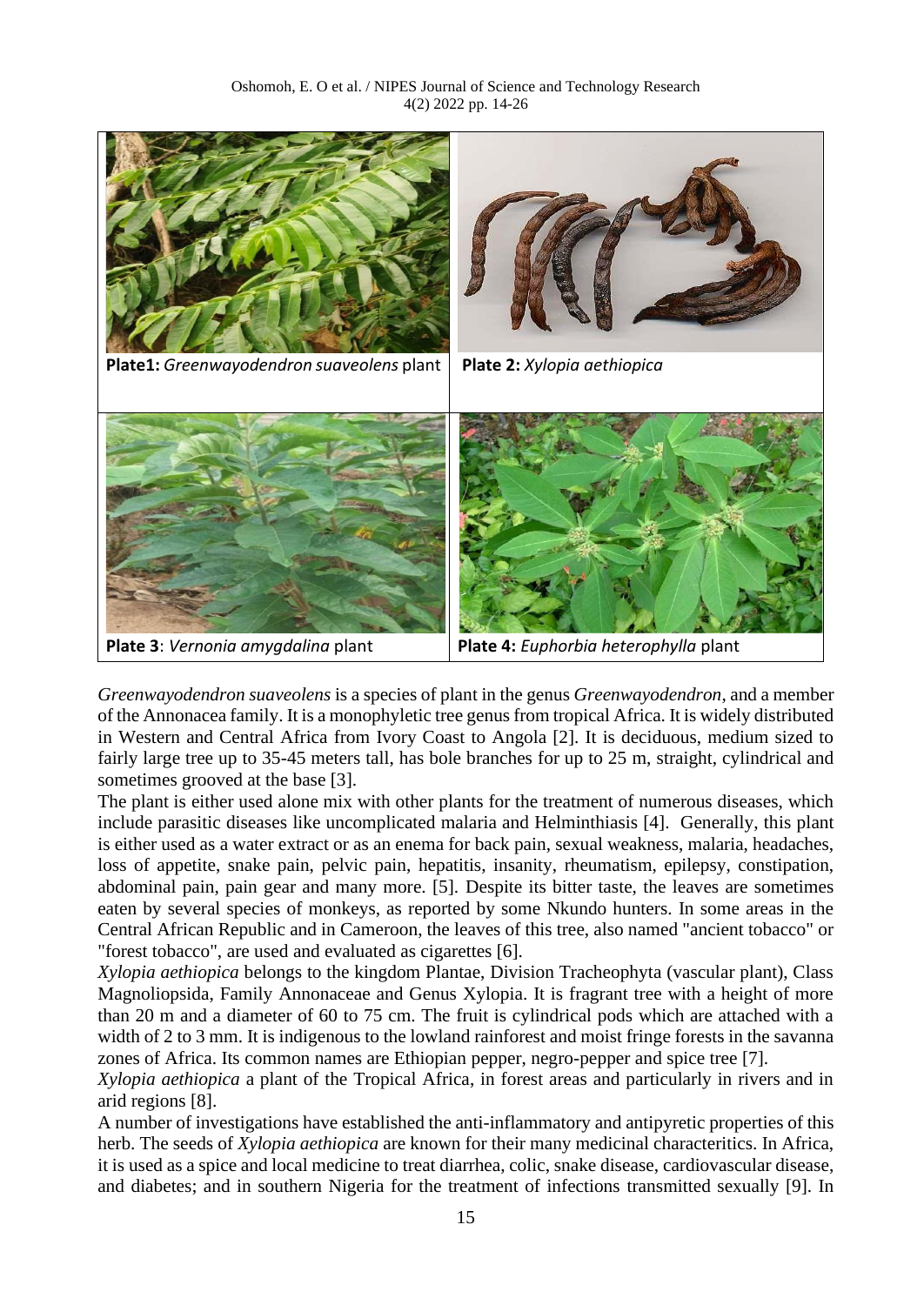Nigeria, fruit extracts and bark extracts are used to treat bronchitis, bile and dysentery. Fruits are used to neutralize karmic pain and laxatives, and are believed to increase fertility and provide assistance [10].

*Vernonia amygdalina* belongs to the kingdom Plantae, phylum tracheophytes, Class Angiosperm, Order Asterales, Family Asteraceae and Genus *Vernonia*. It is a shrub plant that is grown in tropical Africa. It has a height of about 2-5 m. It is generally known as bitter leaf in English due to its bitter nature. Other names it is called include oriwo (Edo), onugbo (Igbo), chusar-doki (Hausa), ewuro (Yoruba), etidot (Ibibo), ityuna (tiv), ndoleh (Cameroon) and awonwono (Akan) [11].

*V. amygdalina* is a native plant that is widely used for nutritional and therapeutic purposes in Nigeria. It produces large amounts of food and is resistant to drought [12]. The presence of nutrient inhibitors which include tannins, alkaloids, glycosides and saponins [13].

The macerated plant leaves are consumed as herbs and vegetables and, whereas water extracts serve as a tonic to prevent several diseases. In Tanzania, it has been reported that *V. amygdalina* is used by wild chimpanzees to treat parasitic diseases. [14]. It has also been reported that the effects of antiplasmodia of the lactone and steroid sesquiterpene components of the plant were effective against *Plasmodium falciparium* invitro. [15] reported that *V. amygdalina* (Bitter leaf tea) is used all over West Africa to treat diabetes and metabolic infections related to the liver. This plant has gained exceptional importance because it has been shown to be active in the treatment of humans against HIV/AIDS and has strong anthelmintic and antimalarial properties [16] and antitumorigenic properties [17]. In Ghana, young leaves rather than old ones have been proven with animal models to have antidiabetic and anti-inflammatory activities [17, 18]. From the pharmacological studies, shows that extracts from the leaves have hypolipidemic and hypoglycemic characteristics in experimental animals and can thus be useful to treat diabetes [19]. The antidiabetic effect of water extracts from the *Vernonia amygdalina* leaves was reported [20].

*Euphorbia heterophylla* belongs to the kingdom: Plantae, phylum: tracheophytes, Class: Angiosperm, Class: Eudicots, Order: Malpighiales, Family: Euphorbieae, Genus: *Euphorbia* [21]. Some of the common names are Mexican fireplant, Japanese poinsettia, painted spurge, milkweed, fire on the mountain and kaliko plant. It has a height of about 30 to 100 cm with hollow stems which may be branched or with simple angular ribs [22].

In general, Euphorbia with around 1,600 species, have adhesives such as latex milk [23]; some are carcinogenic, very irritating to the skin and toxic to livestock and humans [23]. In tropical and temperate regions of the world, the plants are widely dispersed in nature, ranging from plants and shrubs to trees [24].

*Euphorbia heterophylla* leaf is used as a laxative, anti-gonorrhoea, migraine, and wart in traditional medicinal practice. The lattices of the plant have been used as fish poisons, insecticides, and poisons [24]. The leaves are used as an anticonvulsant and cough medicine in some parts of Kogi, Nigeria. It has been reported that *E. heterophylla* leaves contain quercetin [25] and diterpenoids in the roots [26]. *E. heterophylla* leaves have also been reported to have skin irritation, antitumor/anticancer which stimulates tumors and, more recently, anti-HIV euphorbia activity [27]. *E. heterophylla* is a medicinal herb commonly referred to as "weed bush". It grows in semi-humid places, particularly in cassava, grape and soybean plantations. However, chemical research reports about *E. heterophylla* are rare. It is known that the leaves have an antibacterial effect [24].

The aim of this current study is to evaluate the antioxidant properties of *Greenwayodendron suaveolens*, *Vernonia amygdalina,* and *Euphorbia heterophylla*, elemental analyses and phytochemical studies on *Greenwayodendron suaveolens*, *Vernonia amygdalina, Euphorbia heterophylla and Xylopia aethiopica*.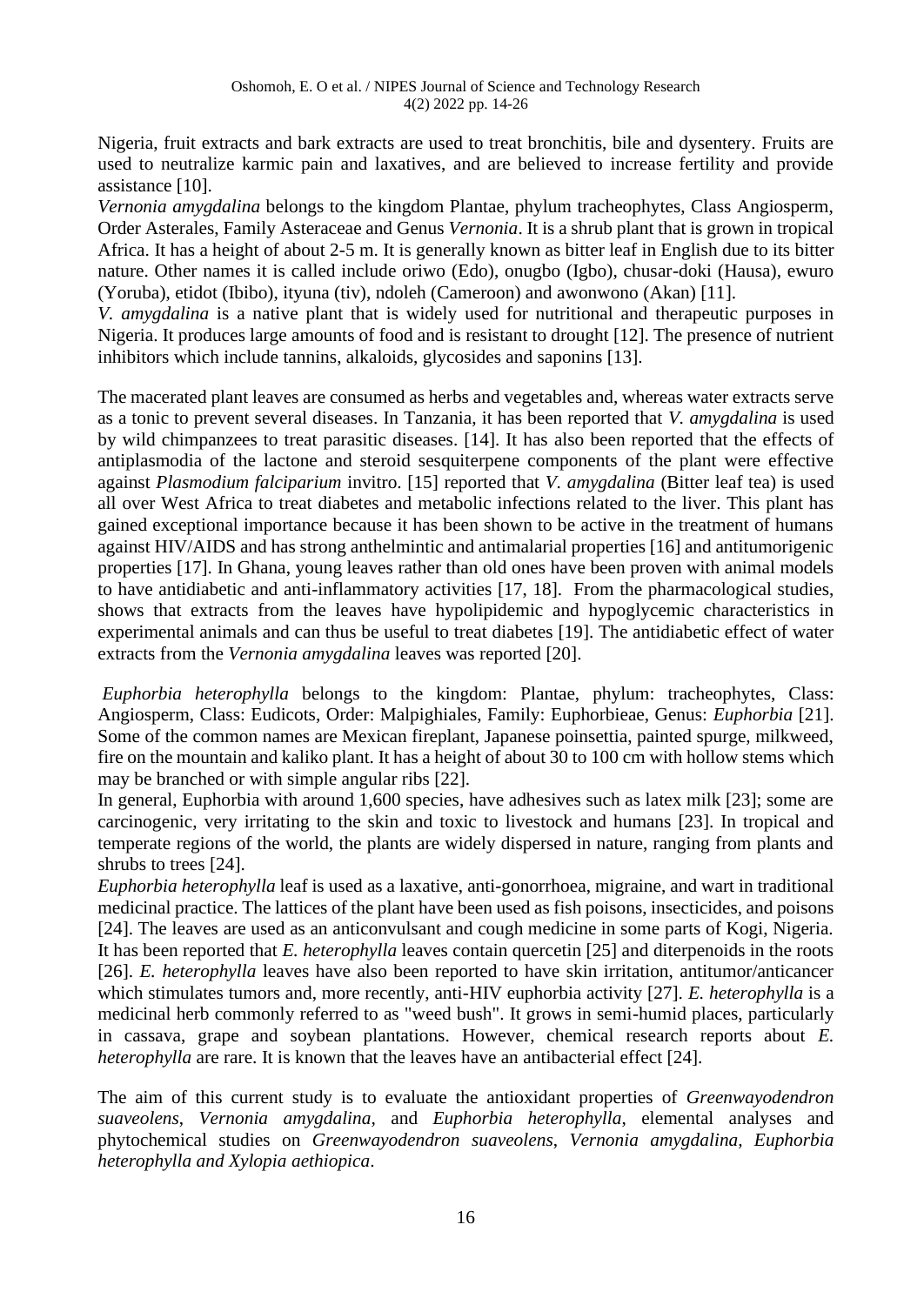# **2. Methodology**

# **2.1 Sample Collection and Identification**

*Greenwayodendron suaveolens* plant was obtained from the Department of Plant Biology and Biotechnology, Faculty of Life Sciences, University of Benin, Benin City. *Vernonia amygdalina* plant was collected from Ikpoba Hill in Ikpoba Okha Local Government Area, Edo State. *Xylopia aethiopica* plant was collected from Uselu market in Egor Local Government Area, Edo State. *Euphorbia heterophylla* plant was collected from Afeyeh Okpameri, Akoko-Edo Local government Area, Edo State, and were all identified by a taxonomist in the Department of Plant Biology and Biotechnology, University of Benin, Benin City.

# **2.2 Plant Sample Treatment**

The plant sample was washed thoroughly in clean water, the fruits of *Xylopia aethiopica* and the leaves of *Vernonia amygdalina, Greenwayodendron suaveolens,* and *Euphorbia heterophylla* plant were destalked and air-dried at room temperature for two weeks to achieve a sum total drying of the leaves and then pulverized into fine powder and weighed with standard weighing balance..

# **2.3 Method of Extraction**

A total of 1000 g of powdered leaves of *Greenwayodendron suaveolens,* 1000 g of *Vernonia amygdalina,* 250 g of *Euphorbia heterophylla* and 310 g of *Xylopia aethiopica* were dissolved in 10 litres, 10 litres, 2.5 litres and 3.1 litres of distilled water respectively. The mixtures were left to stand for four (4) days with continuous stirring, after which they were filtered and the filtrates of each was concentrated and stored in the fridge.

# **2.4 Determination of antioxidant properties.**

The antioxidant property was carried out on the aqueous extracts of *Vernonia amygdalina, Greenwayodendron suaveolens,* and *Euphorbia heterophylla* only.

# **2.5 DPPH (1, 1-Diphenyl-2-picrylhydrazyl) SCAVENGING ACTIVITY.**

The method described by [27] was used to measure the scavenging ability of the natural antioxidants of the plants extracts towards the stable free radical of DPPH.

# **2.6 ABTS [2, 2-azino di-(3-ethylbenzothiazoline- 6-sulfonic acid)] SCAVENGING ACTIVITY.**

The method described by [28] was used to measure the ABTS. The stock solutions included 7.4 mM ABTS<sup>+</sup> solution, 2.6 mM potassium persulphate solution and 2, 2-azino di-(3-ethylbenzothiazoline-6-sulfonic acid). The working solution of ABTS was obtained by the stock in methanol to give absorbance of 0.70 at 734 nm.

# **2.7 OH- FREE RADICAL**

OH<sup>-</sup> free radical scavenging method was described by [28], modified by [29].

# **2.8 FRAP** (Ferric Reducing Antioxidant Power)

[30] described the method used to measure FRAP.

# **2.9 Quantitative Phytochemical Composition of Aqueous Extracts of** *Greenwayodendron suaveolens***,** *Vernonia amygdalina, Euphorbia heterophylla and Xylopia aethiopica***.**

# **2.10 Total Phenolic Content Determination**

The quantity of total phenolics in the plant extract was determined by the method of [31] with slight variation using tannic acid as a standard.

# **2.11 Alkaloids Content Determination**

The total alkaloid content was measured using the method described by [32].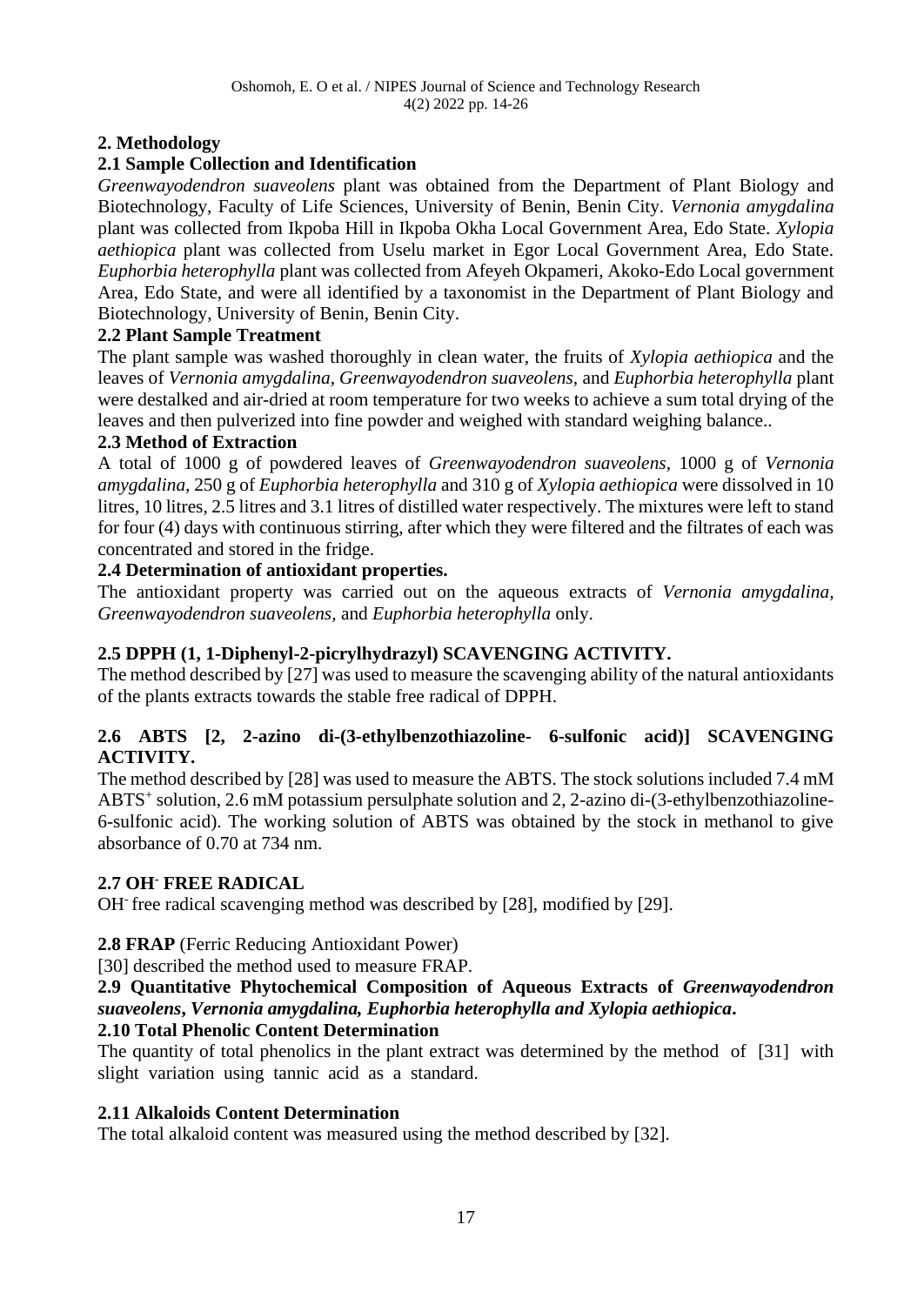# **2.12 Flavonoid Content Determination**

The amount of flavonoid was determined on triplicate aliquots of the homogenous cabbage extract (1.5 g) [33]. Thirty-microliter aliquots of the extract of methanol were used for the determination flavonoid. Samples of the extract were diluted with 90 μl methanol, 6 μl of 10 % Aluminum chloride (AlCl<sub>3</sub>), 6 μl of 1mol/l Sodium acetate (CH<sub>3</sub>CO<sub>2</sub>Na) were added and lastly, 170 μL of methanol was added. The absorbance was determined at 415 nm after 30 min. Quercetin was used as a standard for determinig the amount of flavonoid (Ug Qe/g).

### **2.13 Total Saponins Content Estimation**

A method used to estimate the total content of saponins based on vanillin-sulphuric acid colorimetric reaction with some variations was described by [34].

# **2.14 Tannins Content Determination**

About 0.20 mL of the plant sample was poured into 20 mL of 50% methanol and was positioned in a water bath at 77  $^{0}C - 80$   $^{0}C$  for 1 hour and shaken. Quantitative filtration of the extract using a double layered Whatman No.1 filter paper was carried out. About 20 mL of distilled water, 2.5 mL Folin-Denis reagent and 10 mL 17%  $\text{Na}_2\text{CO}_3$  were added and stirred together and the entire mixture was allowed to stand for 20 min. A series of standard tannic acids solutions were prepared in methanol and their absorbance as well as samples was read after colour development on a UV/ Visible spectrophotometer at a wavelength of 760 nm. Total tannin content was calculated from calibration curve.

#### **2.15 Determination of Total Nitrogen**

A modified method of micro-Kjeldahl as described by [35] was used for crude protein determination. Three grams each of the defatted samples were separately weighed on pre-weighed into micro-Kjeldahl digestion flask together with few anti-bumping granules. Two grams of catalyst mixture (CuSO<sub>4</sub>: Na<sub>2</sub>SO<sub>4</sub>: SeO<sub>2</sub>, 5:1:0<sub>2</sub> w/w) was added to each flask and then 10 mL nitrogen free concentrated  $H<sub>2</sub>SO<sub>4</sub>$  also added to each flask. The flasks were placed in inclined position on a heating mantle in a fume cupboard. Digestion was started at temperature of 30  $^{\circ}$ C until frothing ceased and then heating was increased to 50  $^{\circ}$ C for another 30 mins and finally at full heating (100)  ${}^{0}C$ ) until a clear solution was obtained. Simmering was continued below boiling point for another 30 min to ensure complete digestion and conversion of nitrogen to ammonium sulphate. After digestion was completed, samples were allowed to cool and then transferred quantitatively to 100 mL volumetric flasks with washing and cooling to room temperature. Volumes were made up to mark with distilled water.

1. 5 ml of the filtrate from the digest was transferred with the aid of a 10 ml pipette into a 25 ml standard flask. 2.5 ml of the Alkaline Phenate was added and the solution shaken to mix properly. Then 1 ml of Sodium Potassium Tartarate was added, shaken properly followed by the addition 2.5 ml of sodium hypochlorite. The solution was made up to the 25 ml mark with distilled water and the absorbance of the resultant solution measured at 630 nm with use of UV/Visible Jenway 6715 Spectrophotometer,. The Nitrogen standards were treated the same way with the sample.

# *CALCULATION*

$$
N (mg/kg) = \frac{Instrument Reading \mathbf{X} Slope Recip \mathbf{X} Color Vol. \mathbf{X} Digest Vol.}{Weight of Sample \mathbf{X} Aliquot Taken}
$$
 (1)

# **2.16 Digestion of Samples**

The digestions of the samples were done in accordance with the method described by [35] with little modification.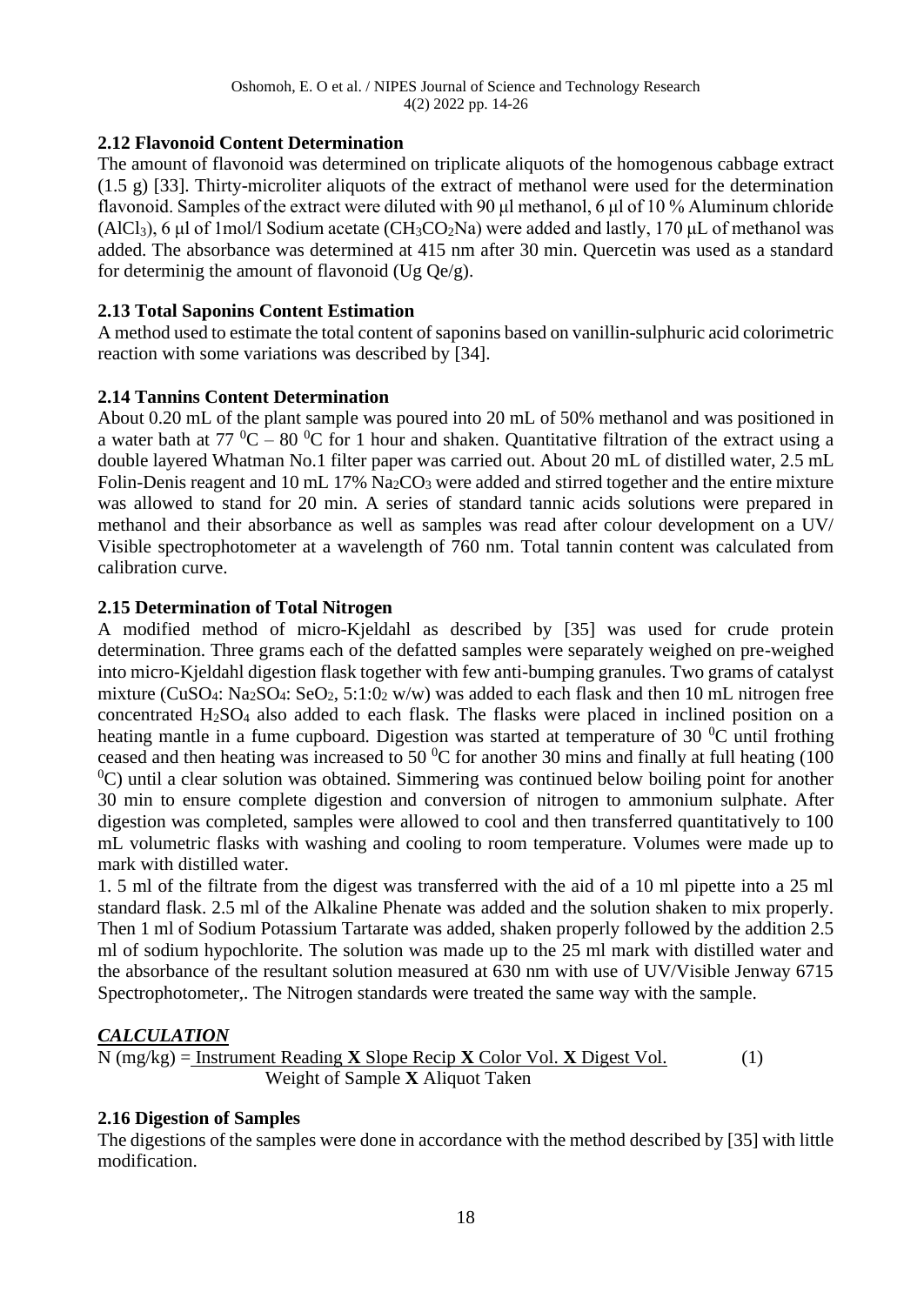### **2.17 Metals Analysis**

The metals of interest in this study are Iron, Manganese, potassium, calcium, magnesium, copper, lead, cadmium, chromium, and nickel. The determination of these metals in the samples was made directly on each final solution using Flame Photometer and a Bulk Scientific 210 VGP, and Atomic Absorption Spectroscopy (AAS).

#### **2.18 Statistical Analysis**

The data were expressed as mean  $\pm$  standard error of mean (SEM) and 'n' represents the number of replicates. One way Analysis of Variance (ANOVA) was performed with Newman Keul's post hoc test. All data were analyzed using graph Pad Prism (UK) software version 6. P<0.05 indicates significant difference between compared data.

#### **3. Results and Discussion**

**Table 1:** Quantitative analysis of Phytosterols present in *Greenwayodendron suaveolens, Vernonia amygdalina, Euphorbia heterophylla* and *Xylopia aethiopica*.

| Samples         | Total tannin<br>(ug/ml) | Total flavonoid<br>(ug/ml) | Total phenols<br>(ug/ml) | Total saponin<br>(ppm) | Total alkaloid<br>(%) |
|-----------------|-------------------------|----------------------------|--------------------------|------------------------|-----------------------|
| G. suaveolens   | 6.575                   | 20.323                     | 20.330                   | 2.259                  | 1.600                 |
| V. amygdalina   | 8.493                   | 44.839                     | 25.275                   | 2.657                  | 0.800                 |
| E. heterophylla | 8.356                   | 33.065                     | 17.033                   | 1.904                  | 1.200                 |
| X. aethiopica   | 12.468                  | 41.935                     | 24.835                   | 3.096                  | 0.600                 |

**Table 2:** Elemental analysis of Macro and Micro nutrients of the aqueous extract of *Greenwayodendron suaveolens, Vernonia amygdalina*, *Euphorbia heterophylla* and *Xylopia aethiopica*.

| S/N            | Parameters          | A     | B          | $\mathsf{C}$ | D     |
|----------------|---------------------|-------|------------|--------------|-------|
| $\mathbf{1}$   | Calcium $(Mg/Kg)$   | 75.00 | 48.00      | 56.00        | 15.00 |
| $\overline{2}$ | Copper (Mg/Kg)      | 0.20  | 0.24       | 0.21         | 0.28  |
| 3              | Iron $(Mg/Kg)$      | 4.80  | 3.40       | 2.90         | 10.50 |
| 4              | Magnesium $(Mg/Kg)$ | 70.10 | 63.00      | 112.00       | 83.01 |
| 5              | Manganese (Mg/Kg)   | 0.73  | 0.66       | 1.19         | 0.86  |
| 6              | Cadmium (Mg/Kg)     | 0.10  | <b>BDL</b> | <b>BDL</b>   | 0.10  |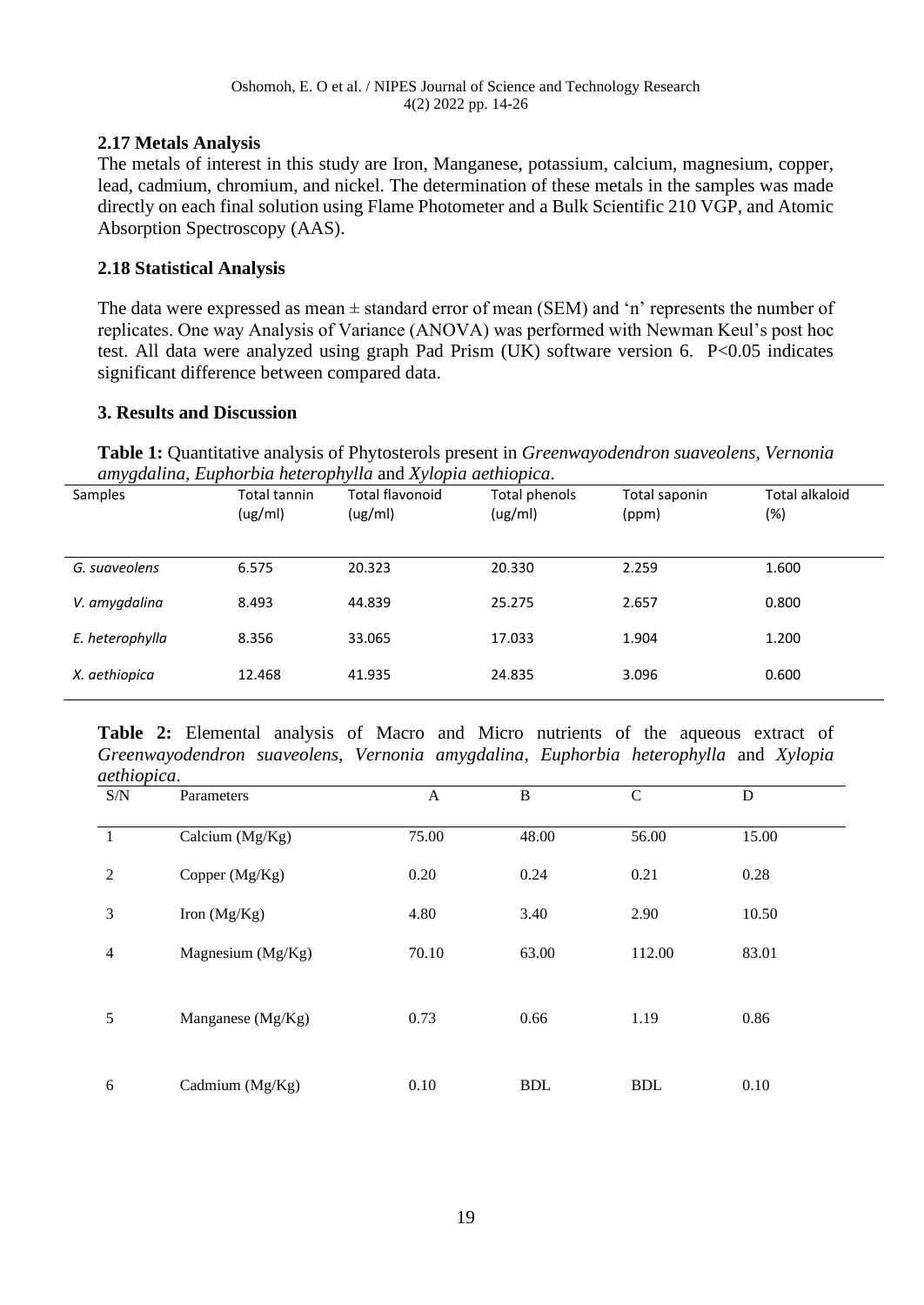|    |                     | $\sqrt{2}$<br>xx |            |            |            |
|----|---------------------|------------------|------------|------------|------------|
| 7  | Chromium $(Mg/Kg)$  | 0.05             | 0.09       | 0.01       | 0.03       |
| 8  | Lead $(Mg/Kg)$      | <b>BDL</b>       | <b>BDL</b> | <b>BDL</b> | <b>BDL</b> |
|    |                     |                  |            |            |            |
| 9  | Potassium (Mg/Kg)   | 136.20           | 177.10     | 80.20      | 74.10      |
|    |                     |                  |            |            |            |
| 10 | Nickel $(Mg/Kg)$    | <b>BDL</b>       | <b>BDL</b> | <b>BDL</b> | 0.10       |
| 11 | Nitrogen $(\%)$     | 0.5690           | 0.3456     | 0.2950     | 0.2571     |
| 12 | Phophorus $(Mg/Kg)$ | 54.404           | 56.411     | 18.135     | 54.404     |

Oshomoh, E. O et al. / NIPES Journal of Science and Technology Research 4(2) 2022 pp. 14-26

**Keys:** A= *Greenwayodendron suaveolens;* B= *Vernonia amygdalina*; C= *Euphorbia heterophylla*; D= *Xylopia aethiopica;* BDL= Below Detection Limit.





*Greenwayodendron suaveolens, Vernonia amygdalina and Euphorbia heterophylla* shows DPPH scavenging activities. The scavenging power of the plants increases as the concentration increases. At 80µg/ml, the scavenging activities of the plants are comparable to that of ascorbic acid.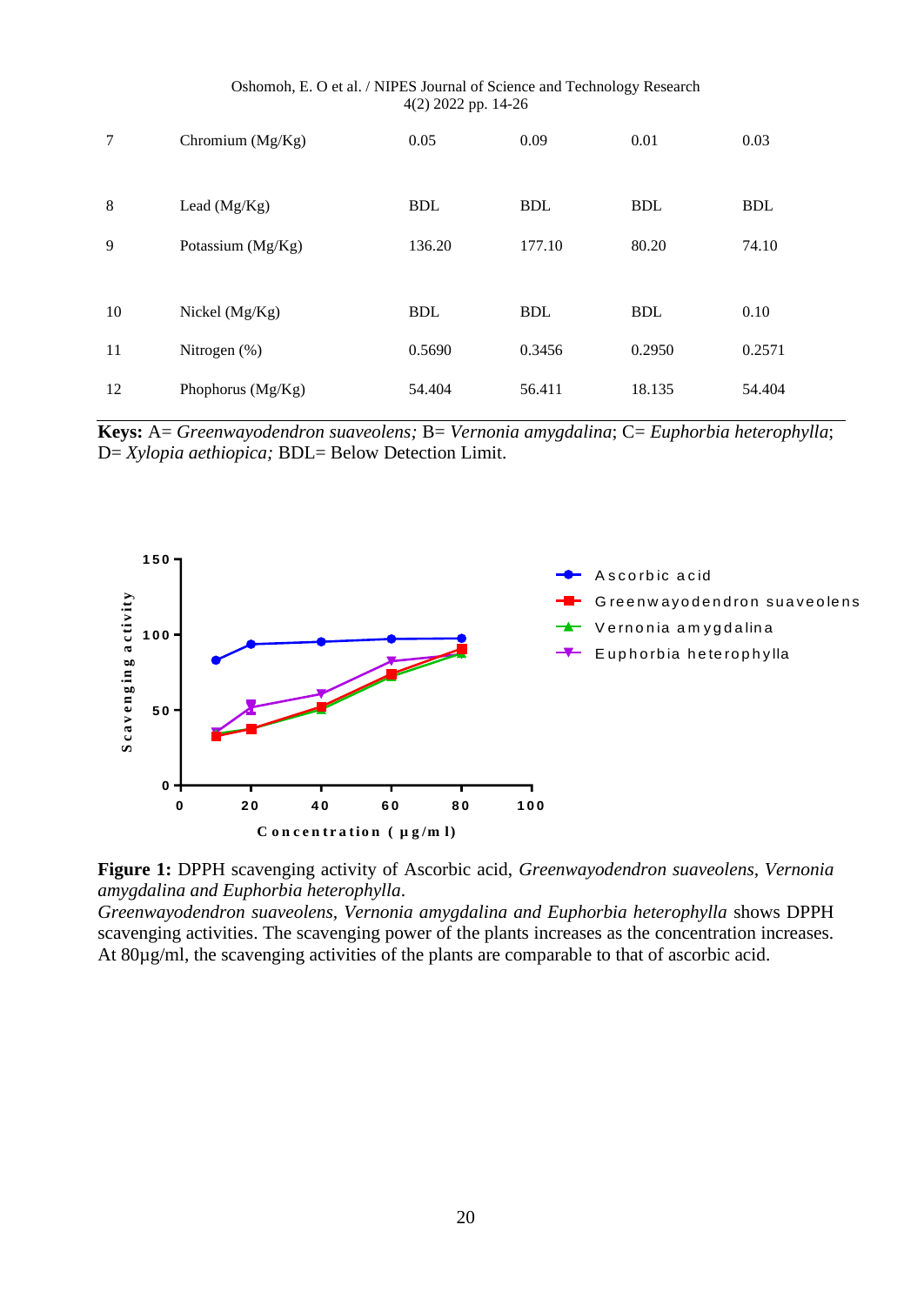



**Figure 2:** ABTS scavenging activity of Ascorbic acid, *Greenwayodendron suaveolens, Vernonia amygdalina and Euphorbia heterophylla*.

*Greenwayodendron suaveolens, Vernonia amygdalina and Euphorbia heterophylla* shows ABTS radical scavenging activities. The scavenging power of the plants increases as the concentration increases. However, the scavenging activities of the plants are not comparable to that of ascorbic acid.





Greenwayodendron suaveolens, Vernonia amygdalina and Euphorbia heterophylla shows OH<sup>-</sup> free radical scavenging activities. The scavenging power of the plants increases as the concentration increases. However, the scavenging activities of the plants are not comparable to that of ascorbic acid.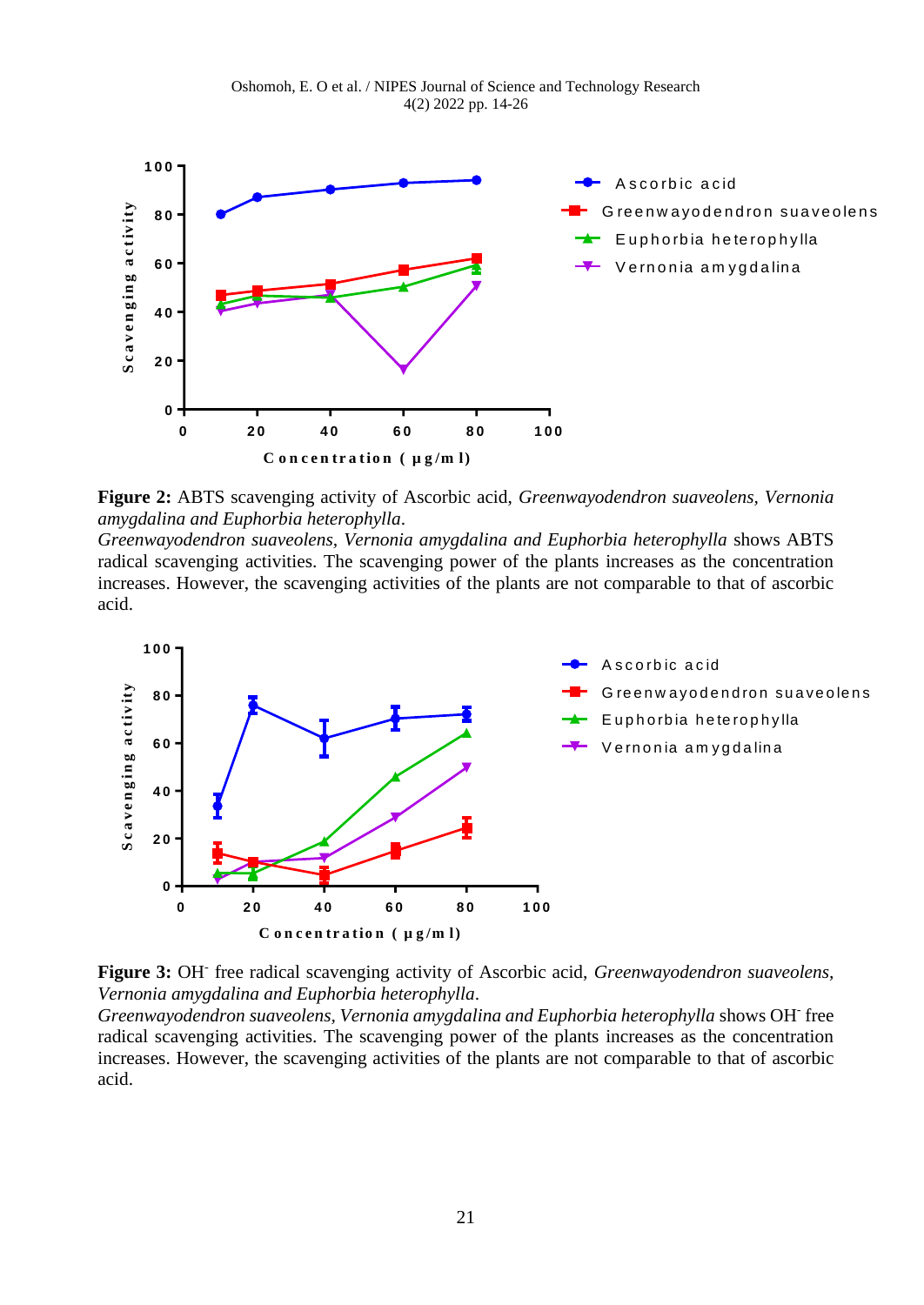

**Figure 4:** FRAP scavenging activity of Ascorbic acid, *Greenwayodendron suaveolens, Vernonia amygdalina and Euphorbia heterophylla*.

*Greenwayodendron suaveolens, Vernonia amygdalina and Euphorbia heterophylla* shows FRAP free radical scavenging activities. The scavenging power of the plants increases as the concentration increases. However, the scavenging activities of the plants are not comparable to that of ascorbic acid.

#### **3.1. Discussion**

Plants have been used for centuries in the treatment of various ailments. Research has shown that the medicinal effects of plants are based on their phytochemicals and non-phytochemical constituents [36]. This study shows the quantitative phytochemical and non- phytochemical constituents of *Greenwayodendron suaveolens, Vernonia amygdalina, Euphorbia heterophylla and Xylopia aethiopica* (Tables 1 and 2). Total tannins composition *in G. suaveolens, V. amygdalina, E. heterophylla and X. aethiopica* were 6.575, 8.493, 8.356 and 12.468 respectively. However, the composition of tannins was highest in *X. aethiopica* with a concentration of 12.468 ug/ml. Tannins is used in medicine, especially in the treatment of Asian (Japanese and Chinese) naturopathy. Herbal extracts containing tannins are used as a diuretic strengthening agent, against gastric and duodenal tumours [37, 38] and as an anti-inflammatory, antiseptic and hemostatic drug [38]. Total flavonoids composition in *G. suaveolens, V. amygdalina, E. heterophylla and X. aethiopica* were 20.232, 44.839, 33.065 and 41.935 respectively (table 1). The composition of flavonoids was highest in *V. amygdalina* with a concentration of 44.839 ug/ml. Flavonoids are intended to function as insect repellents, natural fungicides (phytoalexins) and potential regulators of the indole acetic acid plant hormones [32]. Phenols composition in *G. suaveolens, V. amygdalina, E. heterophylla and X. aethiopica* were 20.330, 25.275, 17.033 and 24.835 respectively. The composition of phenols was highest in *V. amygdalina* with a concentration of 25.275 ug/ml. The presence of phenols and flavonoids in the extract can help prevent oxidative stress by scavenging free radicals and bioactivation of carcinogens for excretion in the liver [39]. Total saponins composition in *G. suaveolens, V. amygdalina, E. heterophylla and X. aethiopica* were 2.259, 2.657, 1.904 and 3.096 respectively. However, the composition of saponnins was highest in *X. aethiopica* with a value of 3.096 ppm. Saponins are used in preparation and development of vaccines [40]. Total alkaloids composition in *G. suaveolens, V. amygdalina, E. heterophylla and X. aethiopica* were 1.600, 0.800, 1.200 and 0.600 respectively. The composition of alkaloids was highest in *G. suaveolens* with a percentage of 1.600 % Alkaloids have a broad spectrum of pharmacological activities, including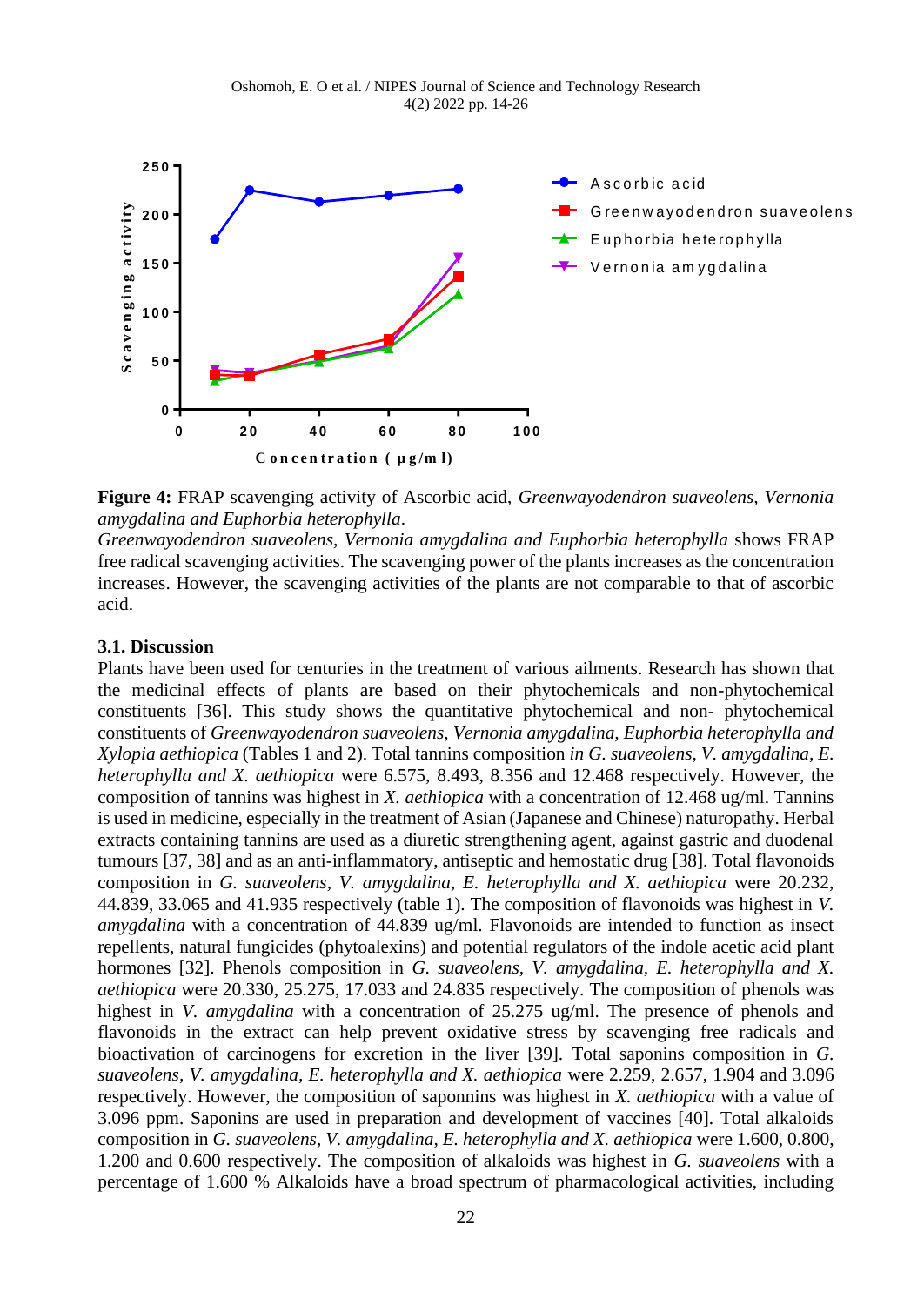antimalarial, anti-asthmatic, antiarrhythmic, analgesic, antihyperglycemic and antibiotic agents [40].

*G. suaveolens, V. amygdalina, E. heterophylla and X. aethiopica* showed that they contained both macro and micro elements including calcium, copper, iron, magnesium, manganese, chromium, potassium, nitrogen and phosphorus (Table 2).

Cadmium is present in *G. suaveolens* and *X. aethiopica* in the same concentration of 0.1 Mg/Kg and absent in both *V. amygdalina* and *E. heterophylla*. According to [41], cadmium has no known biological functions in higher organisms, but according to [42], administration of cadmium to cells causes oxidative stress and increases the levels of antioxidants to protect the cells against macro molecular damage. Nickel is absent in *G. suaveolens, V. amygdalina, E. heterophylla* and present only in *X. aethiopica* with a concentration of 0.1 mg/kg. Lead is absent in all four plants.

Calcium composition in *G. suaveolens, V. amygdalina, E. heterophylla and X. aethiopica* were 75.00, 48.00, 56.00 and 15.00 mg/kg and it was highest in *G. suaveolens* with a concentration of 75.00 mg/kg. From the result the plants can supply calcium for normal growth and development of the skeleton and regulates muscle contraction such as the cardiac muscles and also aid normal blood clotting as supported by [42]. According to [43], calcium can be used for treating osteoporosis and osteopenia. Copper composition in *G. suaveolens, V. amygdalina, E. heterophylla and X. aethiopica* were 0.20, 0.24, 0.21 and 0.28. The composition of copper was highest in *X. aethiopica* with a concentration of 0.28 ug/ml. Copper, though present in all four plants is shown in little quantities. It is reliable in the treatment of copper deficiency as it is required in trace quantities. According to [44], copper is very important as a trace element for all living organisms because it is a key component of the respiratory enzyme and cytochrome C oxidase required for metabolism.

Iron composition in *G. suaveolens, V. amygdalina, E. heterophylla and X. aethiopica* were 4.80, 3.40, 2.90 and 10.50 Mg/Kg. The composition of iron was highest in *X. aethiopica* with a concentration of 10.50 Mg/Kg. According to [45], iron is useful in the synthesis of haemoglobin and myoglobin and also in the treatment of iron deficiencies such as iron deficient anaemia, hence, these plants may be used in both nutritive and treatment regimens. The medicinal importance of magnesium in accordance with [46] is used medically as ordinary laxatives, antacids and to stabilize abnormal nerve excitation or vascular spasms in diseases such as eclampsia.

Manganese composition in *G. suaveolens, V. amygdalina, E. heterophylla and X. aethiopica* were 0.73, 0.66, 1.19 and 0.86 Mg/Kg. The composition of Manganese was highest in *X. aethiopica* with a concentration of 1.19 Mg/Kg. According to [47], manganese which is present as a [coenzyme](https://en.wikipedia.org/wiki/Coenzyme) in several biological processes is an important human dietary element. This biological processes include [free radical](https://en.wikipedia.org/wiki/Free_radical) defense systems, bone formation, and macronutrient metabolism. Chromium composition in *G. suaveolens, V. amygdalina, E. heterophylla and X. aethiopica* were 0.05, 0.09, 1.01 and 0.03 Mg/Kg. Though present in little quantities, it was highest in *V. amygdalina* with a concentration of 0.09 Mg/Kg. The U.S. National Institutes of Health chromium accepts as a trace element it plays very important roles in the action of [insulin,](https://en.wikipedia.org/wiki/Insulin) a hormone essential for the metabolism and storage of carbohydrate, fat and protein. Its actual mechanisms of its actions in the human system, however, have not been defined fully, leaving the question whether chromium is of essence to healthy people [48]. Potassium composition in *G. suaveolens, V. amygdalina, E. heterophylla and X. aethiopica* were 136.20, 177.10, 80.20 and 74.10 Mg/Kg. It was highest in *V. amygdalina*  with a concentration of 177.10 Mg/Kg. In medicine, the benefits of potassium are resting cellularmembrane potential and the propagation of action potentials in neuronal, muscular and cardiac tissue. Potassium ion,  $K^+$ , larger than Na<sup>+</sup> ions due to electrostatic and chemical properties, and as a result, the ion channels and pumps in membranes of the cells can differentiate between the two ions by actively pumping or passively passing one of the two ions while blocking the other as supported by [49, 50]. Only *X. aethiopica* is known to contain nickel with a composition of 0.10 Mg/Kg, though, the United States Institute of Medicine (1997) did not established that nickel is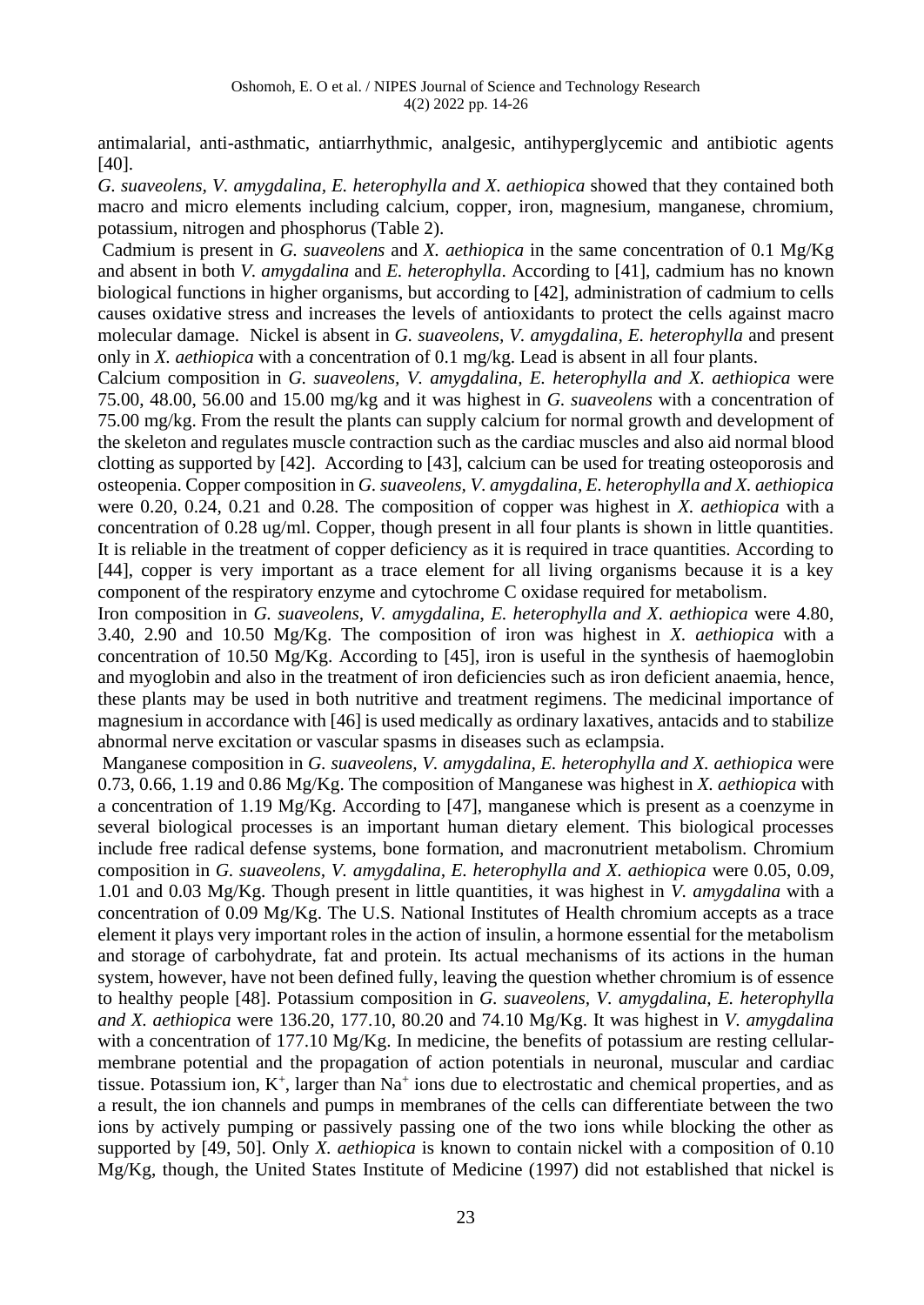essential for the human body, so neither an adequate intake nor a [recommended dietary](https://en.wikipedia.org/wiki/Recommended_Dietary_Allowance)  [allowance](https://en.wikipedia.org/wiki/Recommended_Dietary_Allowance) (RDA) have been established.

Nitrogen composition in *G. suaveolens, V. amygdalina, E. heterophylla and X. aethiopica* were 0.5690, 0.3456, 0.2950 and 0.2571 % and it was highest in *G. suaveolens* with a percentage of 75.00 %. According to [51], when ammonia is extracted from plants, it is used for protein synthesis. Phosphorus composition in *G. suaveolens, V. amygdalina, E. heterophylla and X. aethiopica* were 54.404, 56.411, 18.135 and 54.404 Mg/Kg. It was less in *E. heterophylla* with a concentration of 18.135 Mg/Kg. Phosphorus plays a very vital role in the structure of [DNA](https://en.wikipedia.org/wiki/DNA) and [RNA.](https://en.wikipedia.org/wiki/RNA) Also, cellular energy with [adenosine triphosphate](https://en.wikipedia.org/wiki/Adenosine_triphosphate) (ATP), necessary for every cellular process that uses energy are transported by phosphate using living cells. Calcium phosphate is also used for the reinforcement of bones.

From the results, *G. suaveolens, V. amygdalina and E. heterophylla* has DPPH scavenging activities (figure 1), ABTS scavenging activities (figure 2), OH-scavenging activities (figure 3) and FRAP (figure 4). DPPH is a radical widely used in food industry to evaluate scavenging activities of food product [51]. ABTS method is accurate, easy and rapid. It has several advantages as it does not require high temperatures to generate ABTS radicals, avoids unwanted side-reactions and antioxidant activity can be studied over a wide range of pH values. This method is able to determine both lipophilic (inorganic media) and hydrophilic (in buffered media) antioxidant properties [52]. The ability of the plants to scavenge DPPH radical and ABTS radical indicates that the plants have antioxidant properties. Hydroxyl radicals functions as highly reactive species as primary poisons and as sources of secondary toxic substances. Free radicals have shown to be causative agent of ailments such as inflammation, diabetes, cardio vascular disease, liver cirrhosis, aging, cancer, Alzheimer and acquired immunodeficiency syndrome. It has been reported that OH- free radical is the chief cause of inflammation [53]. Substances with natural antioxidant are alleged to play a vital role in interfering with the oxidation process by reacting with free radicals, chelating catalytic metals and scavenging oxygen in biological systems [54]. Hydroxyl radicals produced in or near DNA have contributed to significant biological effects such as mutagenesis and cytotoxicity. The scavenging activity of OH-by *G. suaveolens, V. amygdalina and E. heterophylla*, finds application in prevention of cancer from DNA mutation. According to [55] Ferrozine, a compound closely related to 2,4,6- Tris(2-pyridyl)-s-triazine (TPTZ), a complexing substance used in spectrophotometric analysis, has been widely employed, with surplus ascorbic acid, to measure iron limiting factor of Fe (II)-TPTZ, and hence, colour formation is the reducing ability of the sample. This assay is commonly used to measure the antioxidant content in industries and solvent systems including ethanol, aqueous acetone, methanol, aqueous alcohol, and benzene [55]. The quantitative phytochemical constituents, non- phytochemical constituents and scavenging activity of the plants gave evidence that these plants are used in the treatment of gastric and duodenal tumours, inflammation, lung cancer, stomach cancer, ovarian cancer and estrogen-dependent breast cancer in humans. They are also known to reduce blood cholesterol levels by inhibiting intestinal cholesterol absorption [55, 56].

#### **4. Conclusion**

The *invitro* research work established that the plants can be used to treat diseases especially those due to oxidative stress. It is therefore recommended that more research need to be carried out *Invivo*  to further prove their anti-oxidative potentials.

#### **References**

<sup>[1]</sup> Okwu DE 2001. Evaluation of the chemical composition of indigenous spices and flavouring Agents. Global J. of Pure Applied Science **7**(3): 455-459.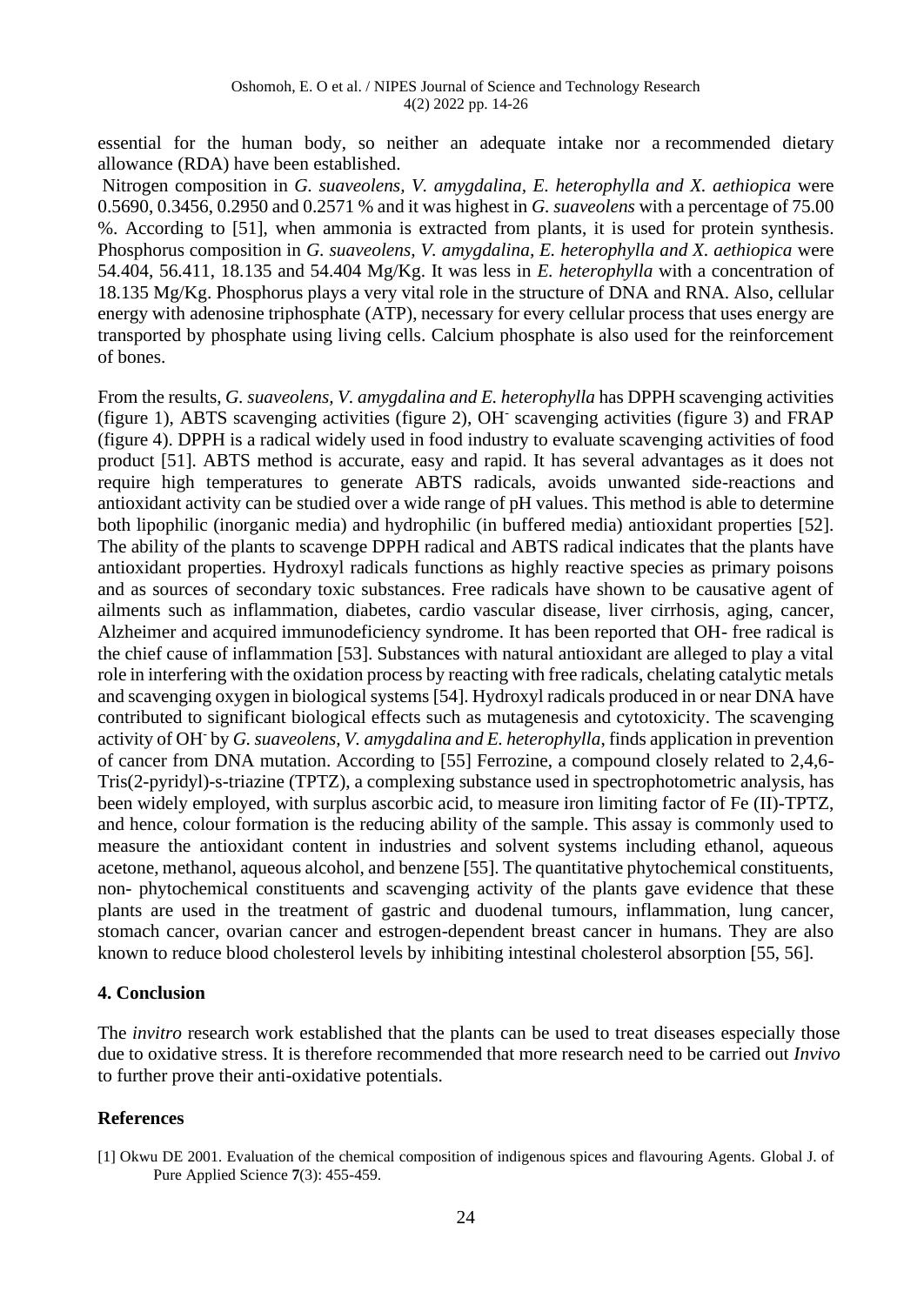- [2] Mols JB, Gravendeel B, Chatrou LW 2004. Identifying clades in Asian Annonaceae: monophylectic genera in the Polyphylectic Miliueae. American J. of botany **90**: 590-600.
- [3] Dauby G, Duminil J, Heuertz M, Hardy OJ 2010. Chloroplast DNA polymorphism and phylogeography of a central African species widespread in mature rainforest: *Greenwayodendron suaveolens* (Annonaceae). Trop. J. Plant Biol*.* **3**: 4-13.
- [4] Mato KB 2005. *Savoir-faire local dans la périphérie de la partie Sud-Ouest du Parc National de la Salonga*. Mémoire DEA en Biologie. Université de Kinshasa. 91p.
- [5] Tsabang N, Tsouh FPV, Tchokouaha YLR, Noguem B, Bakarnga-Via I, Dongmo NMS, Nkongmeneck BA, Boyom FF 2012. Ethnopharmacological survey of Annonaceae medicinal plants used to treat malaria in four areas of Cameroon. J. for Ethnopharmacol*.* **139**: 171– 180*.*
- [6] Roulette CJ, Mann H, Kemp BM, Remiker M, Roulette JW, Hewlett BS, Kazanji M, Breurec S, Monchy D, Sullivan RJ, Hagen EH 2014. Tobacco use *vs*. helminths in Congo basin hunter-gatherers: self-medication in humans? Evolution and Human Behaviour.
- [7] Burkill HM 1985. Entry for *Aristida Adscensionis Linn.* [Family POACEAE]. In: The useful plants of west tropical Africa, Vol. 1, Royal Botanic Gardens, Kew, UK. 162p
- [8] Dunal AR 2007*. "Xylopia aethiopica"* African plant database. Conservatoire et Jardin botaniques de la Ville de Geneve. Retrieved 1 January 2013.
- [9] Gbadamosi IT, Egunyomi A 2014. Ethnobotanical Survey of Plants Used for the Treatment and Management of Sexually Transmitted Infections in Ibadan. Nigerian Ethnological Research Application **12**: 659-669.
- [10] Asekun OT Adeniyi BA 2004. Antimicrobial and cytoxic activities of fruit essential oil of *Xylopia aethiopica* from Nigeria. Fitoterapia **75**(34): 368-370.
- [11] Appiah K 2018. Medicinal plants used in Southern Ghana: An Ethnobotanical Study. Medicines **6**(1): 1-27.
- [12] Bonsi MLK, Osuji PO, Tuah AK, Umunna MN 1995. *Vernonia amygdalina* as a supplement of teff straw (Eragrostis tef) fed to Ethiopian Menz. Sheep. Agroforestry systems **31**(3): 229-244.
- [13] Butler GW, Bailey RW 1973. *Chemistry and Biochemistry of herbage*. Accident Press, London and New York. 1: 32-48p
- [14] Huffman MA, Seifu M 1989. Observations on the illness and composition of a possibly medicinal plant *Vernonia amygdalina* (Del.) by a wild chimpanzee in the Mohale Mountains National Park, Tanzania. Primates **30**(1): 51-63.
- [15] Leonard BS, Karen LL, Bruce B, Thomas FK, Jay HH 2002. Complementary and alternative medicine in chronic liver disease. Hepatology **34**(3): 595-603.
- [16] Abosi AO, Raseroka BH 2003. Invivo antimalarial activity of *Vernonia amygdalina*. Britain Journal of Biomedical Science **60**(2): 89-91.
- [17] Asante D 2016. Antidiabetic Effect of Young and Old Ethanolic Leaf Extracts of *Vernonia amygdalina*: A Comparative Study. Journal of Diabetes Research **85**: 85-89.
- [18] Asante D 2019. Anti-inflammatory, anti-nociceptive and antipyretic activity of young and old leaves of *Vernonia amygdalina.* Biomedicine and Pharmacotheraphy **111**: 1187-1203.
- [19] Akah PA, Okafor CI 1992. Blood sugar lowering effect of *Vernonia amygdalina* (Del) in an experimental rabbit model. Phytotherapy Research **6**: 171-173.
- [20] Uhegbu FO, Ogbuehi KJ 2004. Effect of aqueous extract (crude) of leaves of *Vernonia amygdalina* (Del) on blood glucose, serum albumin and cholesterol levels in diabetic albino rats. Global Journal of Pure and Applied Sciences **10**(1): 189-194.
- [21] Simpson MG 2010. Plant Systematics: An Overview" In: *Plant systematics* (2<sup>nd</sup> ed.) Academic Press. 196p.
- [22] Food and Agricultural Organizations of the United Nations (2017). "Plant Production and Protection Division". *www.fao.org* Retrieved July 17, 2017.
- [23] Berry MI 1984. Fever few faces the future. Pharmacology Journal **232**: 611-615
- [24] Falodun A, Agbakwuru EOP, Ukoh GC 2003. Antibacterial activity of *Euphorbia heterophylla linn* (family *Euphorbiaceae*). Pakistan Journal of Science Resources **46**(6): 471-472.
- [25] Falodun A, Agbakwuru EOP 2004. Phytochemical analysis and laxative activity of Euphorbia heterophylla linn (*Euphorbiaceae*) Pakistan Journal of Science Resources **47**(5) 345-348.
- [26] Rowan NG, Onwukaeme DN 2001. Deterpenoid esters of *Euphorbiaceae* in *Euphorbia hyles.* Nigerian Journal of Pharmacology **32**: 60-64.
- [27] Harborne JB 1973B. "Flavonoids" In: *Phytochemistry* (L. P. Miller, ed), Vol. 2. Van Nostrand Reinhold Co., Newyork. pp 344-380.
- [28] Elizabeth K, Rao MNA 1990. Oxygen radical scavenging activity of Curcumin. International journal of Pharmacology 58: 237-241.
- [29] Shinde V, Kamlesh D, Paradkar AR, Mahadik KR, Kadam SS 2006. Evaluation of in-invitro antioxidant activity of human placental extract. Pharmacologyonline 3: 172-179.
- [30] Benzie IFF 1996. An automated, specific, spectrophotometric method for measuring ascorbic acid in plasma. Clinical Biochemistry **29**(2)**:** 111–116.